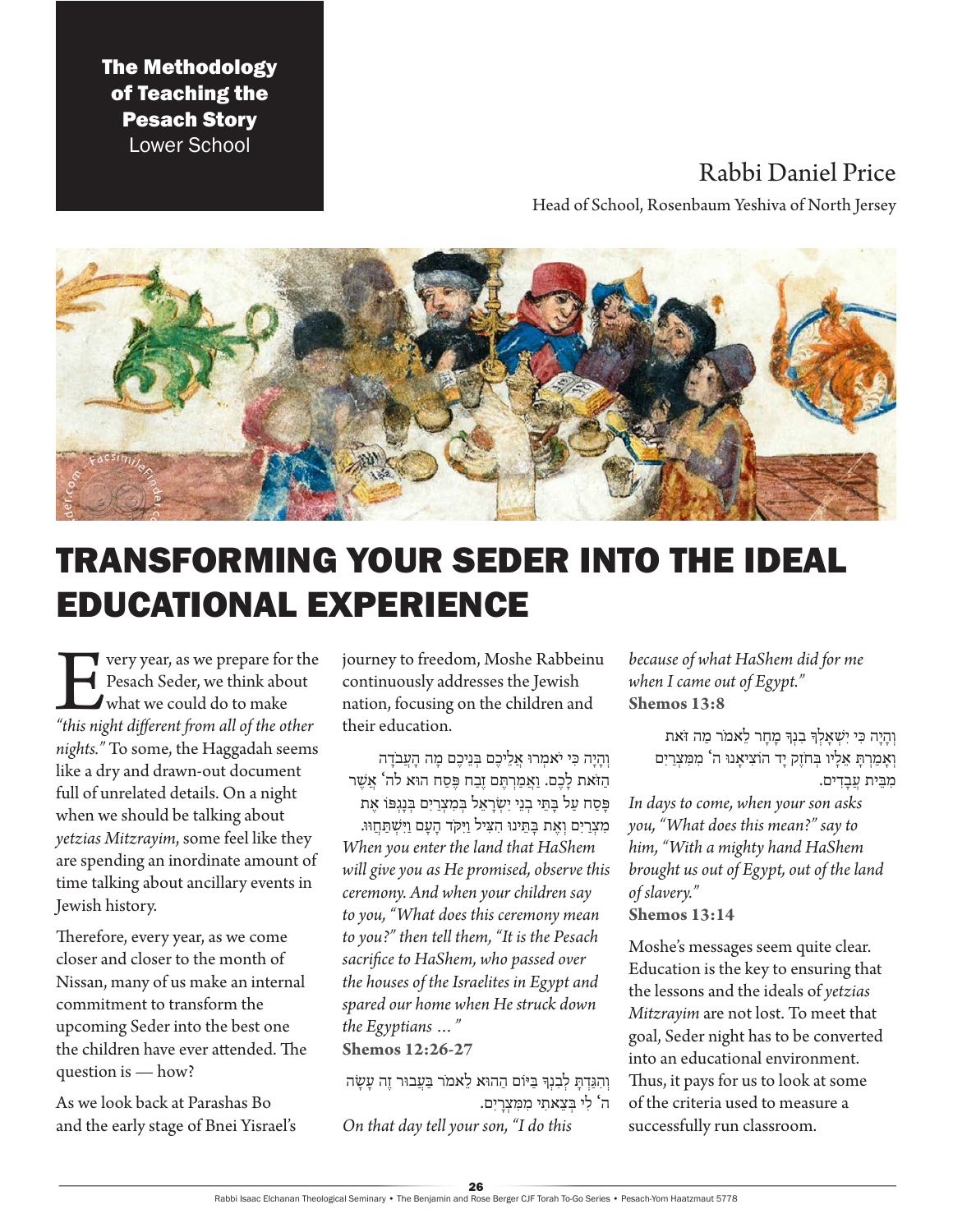#### **A. An effective classroom lesson and environment begins with the culture of the room.**

The teacher must establish the classroom as a pleasant and inviting environment.

The most inviting classrooms are decorated with posters and educational materials that correlate with what the children are learning. The decor helps students learn and gives teachers visual aids that enhance the learning. Like the classroom, for the sake of the children, the Seder table should not look like an ordinary Shabbos or Yom Tov table. While some have traditionally pursued the very elegant look, the Seder table, and the entire room, for that matter, could be transformed to reinforce all of the messages of the evening: the Ten Plagues, the splitting of the Sea, the Four Sons, the Four Cups, the Exodus. All of these concepts can be used to develop a decorative theme in the dining room.

#### **B. It should be a place where the teacher recognizes and accepts individual differences.**

In elementary schools we often find assigned roles and responsibilities in the classroom. There is the line leader, the door holder, the snack helper and the board eraser. The same should hold true for the Seder. Each child should have a role in the Seder. A child can pick who is going to say the next dvar Torah. A child can decide who will fill whose cups with wine. A child can be assigned to call on people to read. This is truly ideal for those children who can't participate in the textual part of the Seder in a meaningful way.

There should be different Haggadahs to choose from. The younger children need Haggadahs with pictures while the older children may value

the Haggadahs with questions and answers attached to text.

Younger children should be seated next to someone who can assist them, guide them, and keep them focused.

### **C. The lesson begins by giving the students clear instructions and stating the desired quality of work.**

The Seder always begins by singing the stages of the "Seder." It is at that point where we state our expectations for the evening. However, to raise the bar a little more, we could begin the Seder with questions that will be answered over the course of the evening. The questions can be general, such as, "How many times is the number four presented in the Haggadah?" to more thought-provoking, like, "When and why is Rabbi Akiva brought into the Pesach Seder story?"

### **D. The teacher must do whatever possible to ensure that everyone is paying attention, and begin with a highly motivating activity.**

Stories or midrashim that highlight the actual redemption are ideal. This is what the children came to the table to discuss! The "parsha questions" from Shemos, Va'era, Bo and Beshalach can be used, and themed treats handed out to those who know the answers. The key is to remember that children want to be active and involved. Costumes or role playing can bring the experience to life! The child can be responsible for arguing the positions of R. Akiva, R. Eliezer and R. Yosi HaGelili on the strength of the Plagues. Finally, depending on how the room is decorated, children can be invited to view the visual aids during the Seder, as in the classroom.

### **E. The children's attention is sustained by varying who is called on, using appropriate pacing,**

#### **reinforcing their efforts with praise and showing enthusiasm in their delivery.**

The leader of the Seder must be wise in determining how to involve the children and how quickly the group reads the Haggadah. It is valuable to read some portions slowly with explanations, while other portions should be read and moved through at a quicker pace.

Here are some sample divrei Torah(\*) that will meet the needs of elementary school children. There is a halacha that we must start preparing for Pesach thirty days in advance. Our Pesach preparations should include every parent preparing what to share at the Seder table. It's important to spend time looking at the Haggadahs designed for children to gather ideas.

#### The Makkos: Measurefor-Measure (*Middah K'neged Middah*) Grade2nd & 3rd

HaShem punished the Mitzrim based on how they made the lives of the Jewish people miserable. How do each of the makkos relate to what the Mitzrim did?

- **• Blood/***Dam***:** The Mitzrim killed many Jews and drowned the boys in the Nile.
- **• Frogs/***Tz'farde'a***:** The Mitzrim hollered and screamed at Bnei Yisrael, never letting them rest.
- **• Lice/***Kinim***:** Bnei Yisrael were forced to clean and sweep the dirty streets in Mitzrayim.
- **• Wild Animals/***Arov***:** Bnei Yisrael had to hunt wild animals for the pleasure of the Mitzrim.
- **• Death of Animals/***Dever***:** Bnei Yisrael were sent to the deserts and mountains to shepherd the Egyptians' animals.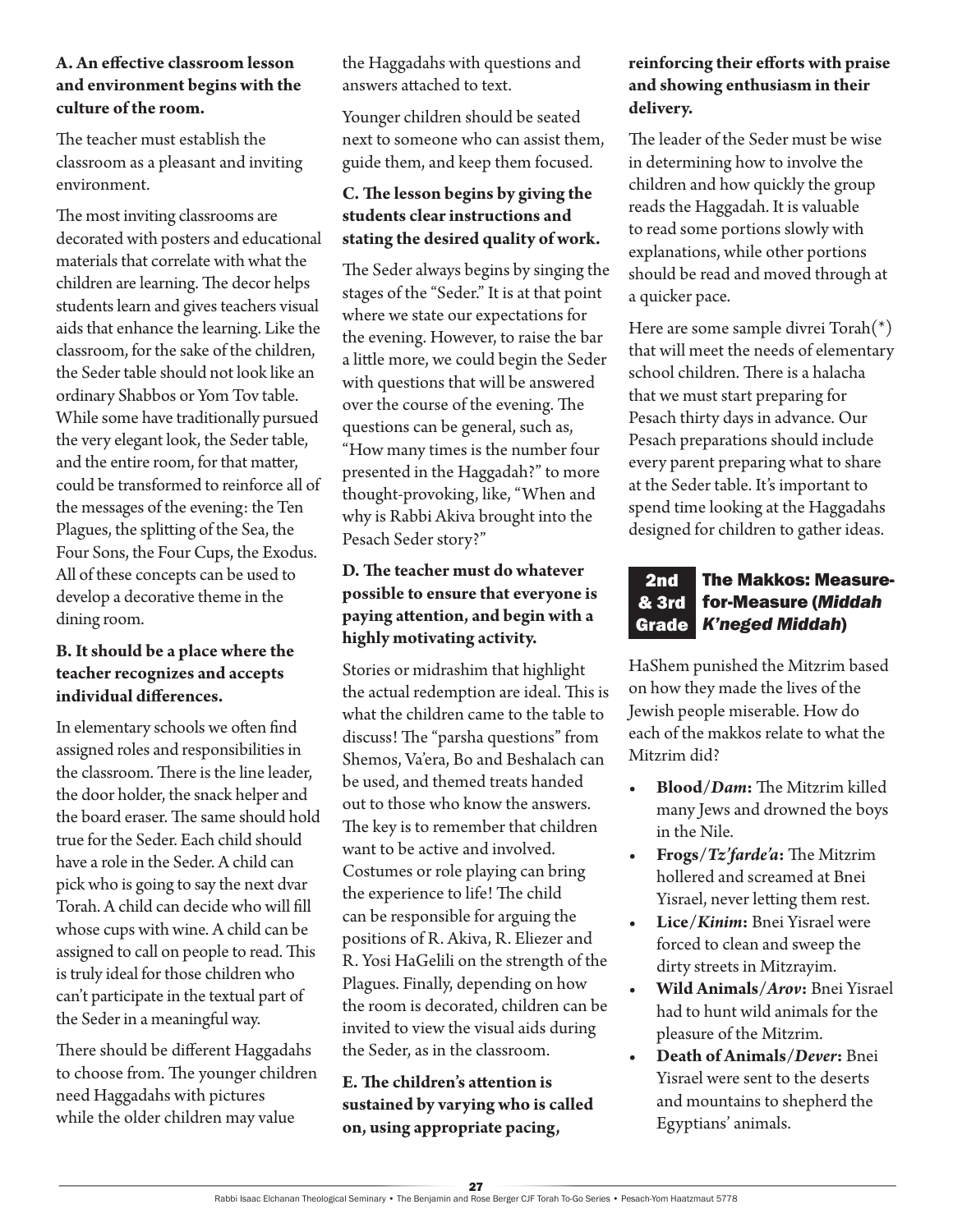- **• Boils/***Shechin***:** The Mitzrim would beat Bnei Yisrael until their bodies were covered with blisters.
- **• Hail/***Barad***:** Bnei Yisrael were forced to plant crops and orchards for the Mitzrim.
- **• Locust/***Arbeh***:** Then these crops were battered by the hail and consumed by the locusts.
- **• Darkness/***Choshech***:** The Mitzrim darkened the lives of the Jewish people.
- **• Death of the First Born/***Makkas Bechoros***:** The Mitzrim enslaved Bnei Yisrael whom HaShem called "My first born."

#### Dayenu and Gratitude

When we say "Dayenu," "it would have been enough for us," do we mean to say that leaving Mitzrayim would have been enough for us? How can we imagine not having received the Torah or Eretz Yisrael and all other acts of kindness HaShem did for us?!

What we are really saying here is that any of these gifts would have been enough to make us sing praise to HaShem. How much more grateful we must be that HaShem has given us all of these precious gifts.

#### Mah Nishtanah and the Four Cups

Question: Why aren't the Four Cups mentioned in the Mah Nishtanah?

**Answer #1:** Abarbanel and R. Lazer Ginzburg suggest that the four questions of Mah Nishtanah are really one question. The children see contradictions at the Seder table and they want to understand them. Two concepts (matzah and maror) symbolize *avdus* (slavery) and two concepts (reclining and dipping) symbolize *cheirus* (freedom). We answer the question with *Avadim* 

*Hayinu* — "we were slaves" but "HaShem took us out…" The wine of the Four Cups doesn't represent either one exclusively. Both wealthy people and poor people, happy people and sad people drink wine. Therefore, the wine is not included in Mah Nishtanah.

**Answer #2:** Chasam Sofer suggests that the four questions of Mah Nishtanah all refer to items that have already been seen at the Seder table (either actually performed or set out on the table). The children see the matzah on the table and know we have rid our homes of chametz. They see the maror sitting in front of them, they have already dipped the karpas in water, and everyone has already leaned to the left while drinking the cup of wine at Kiddush. Thus, when Mah Nishtanah is recited, the children have only seen the first cup of wine at Kiddush. Having wine on the table is not unusual at a Yom Tov meal. That is why it isn't included in the four questions.

## The Ten Plagues

Question: Why do we pour out a little wine when mentioning the Ten Plagues?

Answer #1: The Vilna Gaon suggests that the removal of the wine from the cup highlights the fact that after each plague the Egyptians lost a little bit more of their strength, power and ability to resist.

Answer #2: As we came out of the Yam Suf, we were dealing with two very different emotions. On the one hand, we desired to praise HaShem for saving us. On the other hand, we had compassion for those who perished. We spill some wine at the Seder to recall HaShem's instruction to the angels that they should not sing as the Egyptians were drowning in the sea.

#### Ha Lachma Anya 4th **Grade**

Why do we begin and end the Haggadah in Aramaic (*Ha Lachma Anya* and *Chad Gadya*)?

Aramaic is not understood by the angels. Usually we want angels to help our prayers go to Heaven, but tonight we start the Haggadah with Aramaic to show that we speak directly to HaShem, not through angels. Hashem is here at our Seder listening to every word we say! (*Emes L'Yaakov*)

#### Mah Nishtanah Halayla Hazeh?

The term *layla*, night, is a sign of *tza'ar* (hardships) and exile. We ask: How is this night — this exile — different from all other nights — from all other exiles?

If we take a trip from New York to Eretz Yisrael, although the trip will take many hours, it is manageable since we know how long it should take. However, if we were to get on a plane not knowing the destination, the trip would seem very long and a lot less manageable since it appears that there is no end in sight!

Similarly, with all of the other exiles, we knew the length of the exile and it was therefore more manageable. However, we have been in this exile for over 2,000 years and we have no idea when Mashiach will finally come, bringing it to an end. And that is exactly what makes this exile different and much harder than any previous exile — it appears as though there is no end in sight! Still, the greatness of the Jewish people is that we await Mashiach each and every day as if we know exactly when he is coming.

#### **Dayenu**

Question: Why are HaShem's acts of kindness referred to as "*ma'alos*" (levels)?